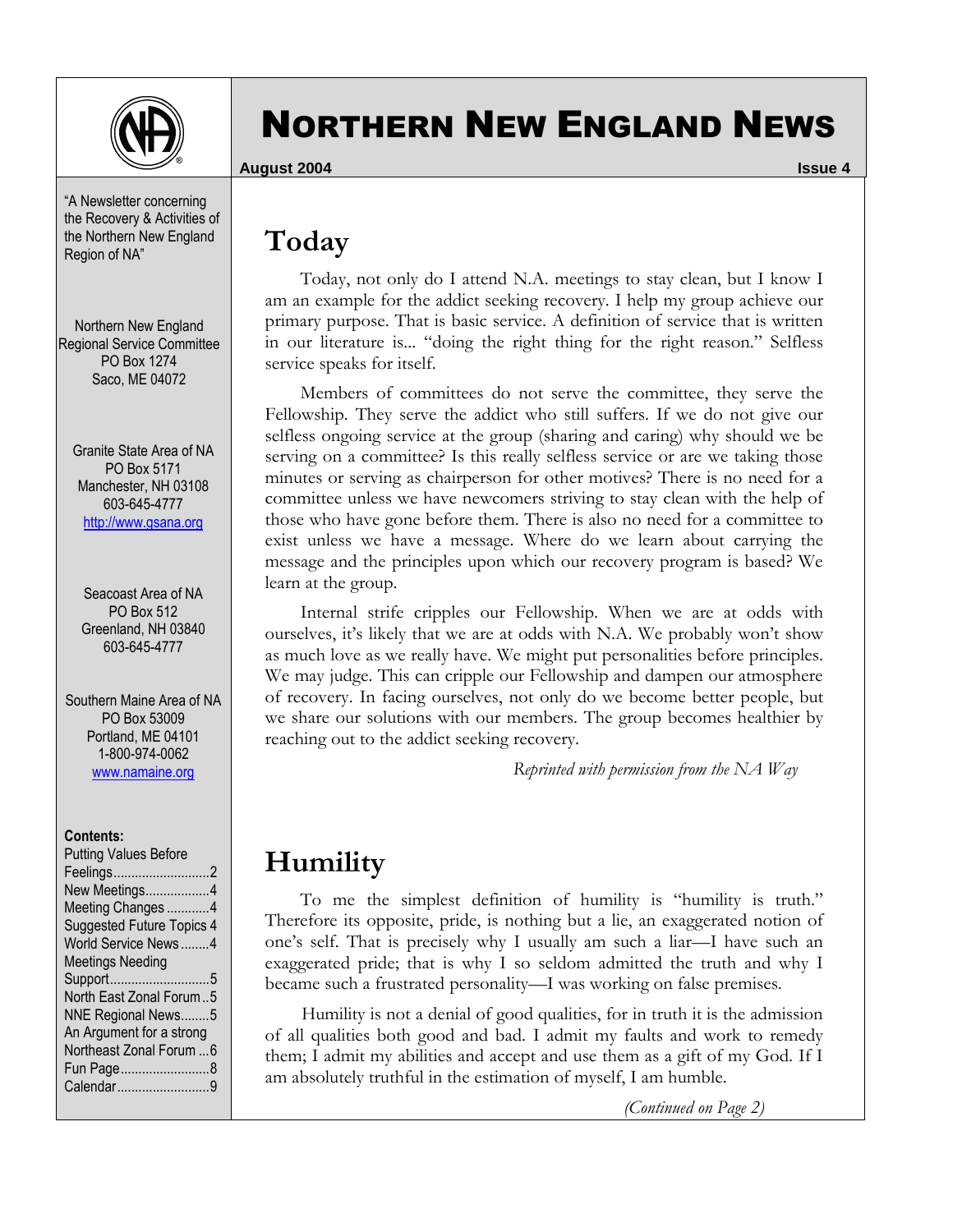### ဢ

The Northern New England News is a bi-monthly newsletter of the Northern New England Region Service Committee of NA. The newsletter is published by email. Submissions are eagerly welcome.

For the October issue, the deadline is September 15<sup>th</sup>. Submit articles to: nnenewsletter@yahoo.com

ဢ

 Until such an attitude of humble evaluation of myself is achieved, I will not attain contented recovery. For it is without humility that I feel the Program is impossible.

 Humility Is the root of all my other virtues and the very cornerstone of my program. Humility is the root of faith, hope and tolerance. I find that each one is fortified and reinforced through true humility.

 On the other hand, pride seems to be the root of my troubles. In some way or another most difficulties I encounter stem from pride. Resentment, self-pity, intolerance, bigotry, boasting, and control of others all come from my pride. The longer that I am clean, the more it becomes necessary to remind myself that I am what I am by the grace of my God. Isn't it great that a Higher Power can do so much with such poor material? Examples of difficulties and troubles stemming from pride are endless. On the other hand, the rewards of humility are unlimited.

*Reprinted with permission from the NA Way* 

## **Putting Values before Feelings**

Source: *The American Heritage® Dictionary of the English Language, Fourth Edition, Copyright © 2000 by Houghton Mifflin Company. Published by Houghton Mifflin Company. All rights reserved.*

**humility** n. 1. The state or quality of being humble; freedom from pride and arrogance; lowliness of mind; a modest estimate of one's own worth; a sense of one's own unworthiness through imperfection and sinfulness; self-abasement; humbleness. 2. An act of submission or courtesy.

Syn: Lowliness; humbleness; meekness; modesty; diffidence.

Usage: Humility consists in rating our claims low, in being willing to waive our rights, and take a lower place than might be our due. It does not require of us to underrate ourselves.

Source: *Webster's Revised Unabridged Dictionary, © 1996, 1998 MICRA, Inc.* 

### **Note:**

If you have not received your copy of the newsletter or you are having trouble with the formatting due to a different version of software, please send us an email and we can resend the file as a PDF (portable document format). nnenewsletter@yahoo.com

To live my life in respect to this issue's topic, let alone articulate humility, has always been fraught with some concern for me. What if I don't get it right; what if I go overboard and become so humble as to drift into obscurity; what if I get it just right and then more is expected of me; what if…; what if…? First, all thanks for my recovery go to God. It is without exception that my life is what it is today because of God, nothing extravagant by many people's standards, but one not taken for granted, a life of quiet gratitude for all I've been given.

Humility is a tough topic. After all it feels good to take credit for MY *(Continued on Page 3)*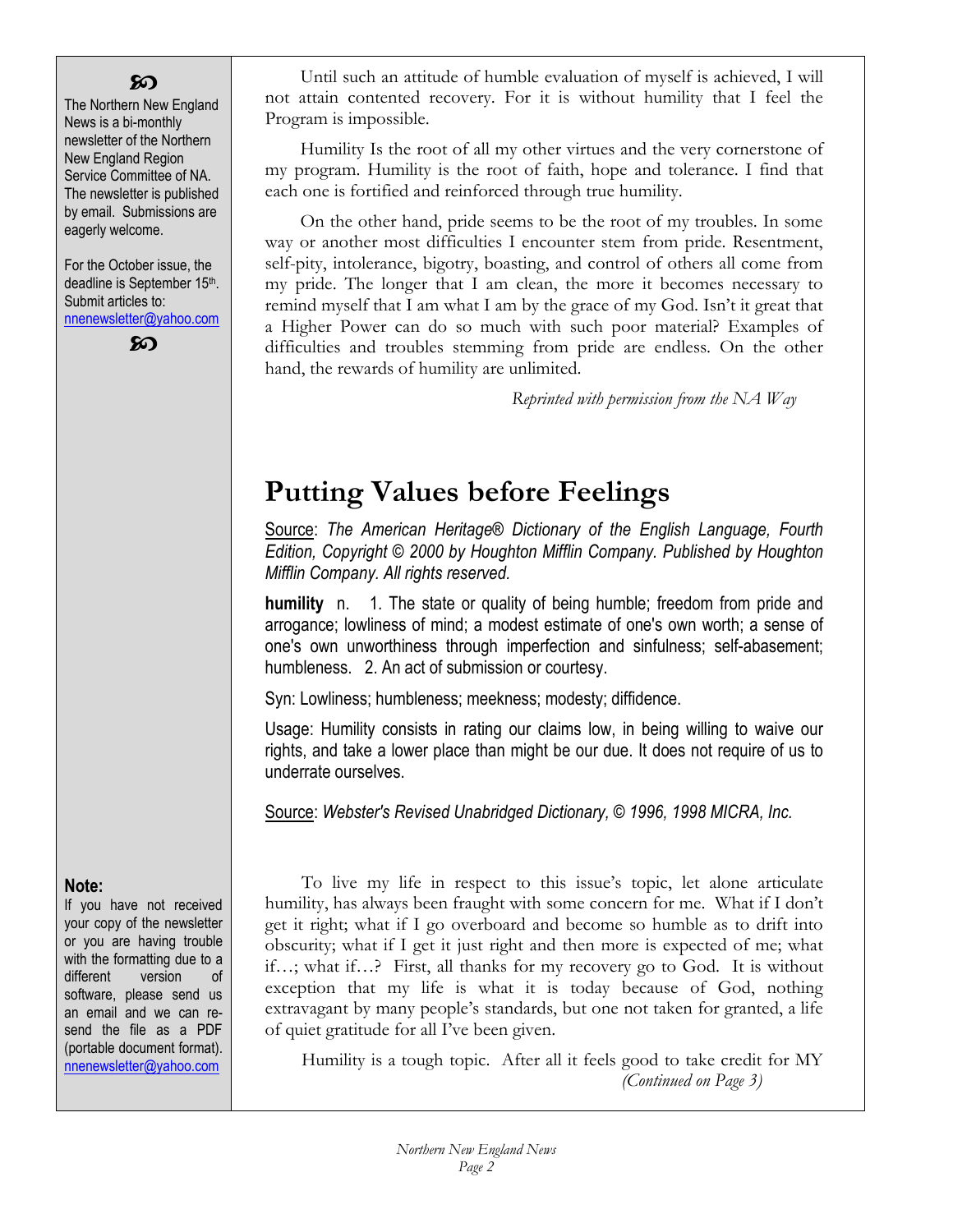### *(Putting Values before Feelings Continued from Page 2)*

recovery and the things that have come my way as a result of MY staying clean. "I'M the one who's staying clean. I'M the one who's NOT doing those things that will put me in harm's way: hanging out with all my old using buddies; fantasizing all the time about that romantic fast life; what if…; what if…" With all deference to the subject at hand, to live my life in respect to humility has taught and invited me put values BEFORE feelings.

It seems that pride and humility are two sides of the same coin. While it is good to have pride in a job well done, pride in one's child who shows respect to the world in which they live, pride in one's recovery; my pride begins to lose perspective when it takes on ownership for those things on which it stakes a claim. Without humility, say an acknowledgment by way of giving thanks in all things to the caretaker of these gifts, I find myself at some point backed up against the wall once again seeking to believe in God who will restore me to sanity.

The message that keeps coming back to me as I meditate on this topic is a message of love in answer to the question what is required of me in this life. What is required of me, but to do justice, to love mercy, and to walk humbly with God? A pretty tall order, I'd say, but one that I'll happily submit to because I continue to learn the value in its principles, principles that will serve me well for the remainder of my life.

What does it mean to live a humble life, to walk in all humility? Am I to kowtow to everyone who comes before me, to become subservient to all who venture my way? Hardly, but it seems to me that maintaining an attitude of perpendicular love in God first, and an equal yet grounded love toward all my fellow human beings seems a right balance. The steps guide me, as I work through them, away from the selfish, self-centered individual I was when I came into this program toward a more caring individual. Not so as I have to save the entire world, but in respect that all others are a part of God's love as well, giving where and when I am able.

The balance to life is clearly weighed upon the see-saw of steps from the  $1<sup>st</sup>$  to the  $12<sup>th</sup>$ . I need each one of those 10 steps in between, the seesaw's fulcrum pointedly balanced between 6 and 7. Take a look at those steps or repeat them over in your mind and see if you don't agree that humility is one of the primary foundations to living life. If you work the steps in your life or have them work you, then you will know how important this attitude and way of life is. To those of you who may just be getting into the steps as a way of life, think back on your life and reflect on when it has been you've gotten deepest into a bad way. Those times when stubbornness, envy, vanity, jealousy, anger, and pride played a role in my life, at that moment, are perhaps easy to see. How about gluttony, lust, greed, and slothfulness, especially when coupled with dishonesty, close-mindedness, and unwillingness to change? The steps are clear about what needs to be done.

Continue to identify areas needing work; ask for willingness to be relieved from the burden of these flaws (forgiveness comes to mind); remain constantly vigilant in being honest and open-minded; tell others about your *(Continued on Page 4)* 

*wh ole,*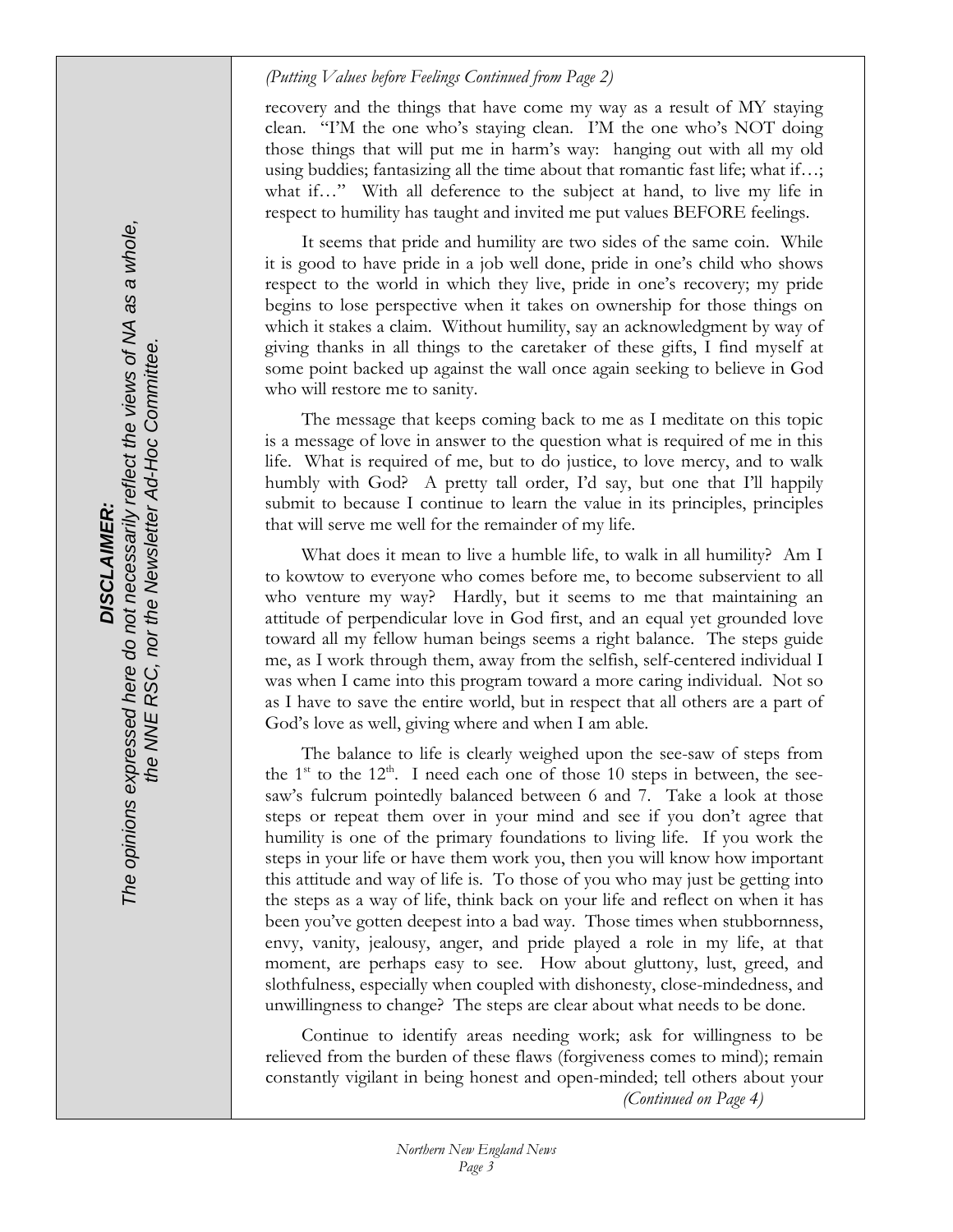### **NEW MEETINGS**

SOUTHERN MAINE AREA

### **Saturday**

HOULTON, ME—10 AM "Deal With It" Group First Baptist Church 46 Court Street 12 Step Discussion Open

## **MEETING CHANGES**

SEACOAST AREA **MEETING CLOSED** Sunday "Time to Live" Community Campus Classroom #2 Portsmouth, NH

GRANITE STATE AREA **MEETING CLOSED** Friday**—**Hot Topics Laconia, NH

#### GRANITE STATE AREA **TIME CHANGE**

The Sunday Manchester VA Hospital meeting meets from 10:00 AM to 11:15 AM with no break and is now adjourning on the 6th floor Rm 610.

*Putting Values Before Feelings Continued from Page 3)* 

quest, and remember the one who has the power to make these changes; ask God for help along the way. In my experience when I have followed this path, while it may have seemed rough at the time, the outcome has been well worth the journey.

Don't forget the one to whom it has all been made possible…all thanks go to GOD.

*Member Southern Maine Area* 

## **Suggested Future Topics**

 **October Issue** (deadline Sept. 15th**)** 

Beginners: *Making Decisions*

Old-Timers*: Making Amends*

What you read listed above are the topics to be used for future "meeting in print" newsletter issues. As always, if you have felt a need to write upon an entirely different topic, go for it, as long as it is related to recovery from the disease of addiction. These are intended to stimulate your writing skills for the benefit of our readership. Thanks in advance for your participation. We know what it means when it is said…"We are not alone."

## **World Service News**

This update from www.na.org pertains to the Basic Text project:

We are scheduled to frame the work on the Basic Text from now until the end of the year. What this means is that we are not yet actively soliciting stories. Of course, members can submit stories now, but after we frame the project, we will communicate clearly what we are looking for. In the meantime, *what would be the most helpful is for members to provide us with ideas about*  what they would like to see in a revised personal stories section of the Basic Text. Because we hope to be finished framing the project by the end of the year, any input you can send to us by the end of November 2004 will be most useful. Here is the timeline for the BT project once again:

The initial timeline for the project approved at the 2004 conference is:

- July–Dec 2004: Develop a plan for drafting the text and the solicitation process;
- Jan–Dec 2005: Solicit, compile, and make decisions about input material; then put together a first draft of the text;
- Jan–July 2006: Finalize the draft text, filling in any identified gaps;

*(Continued on Page 5)*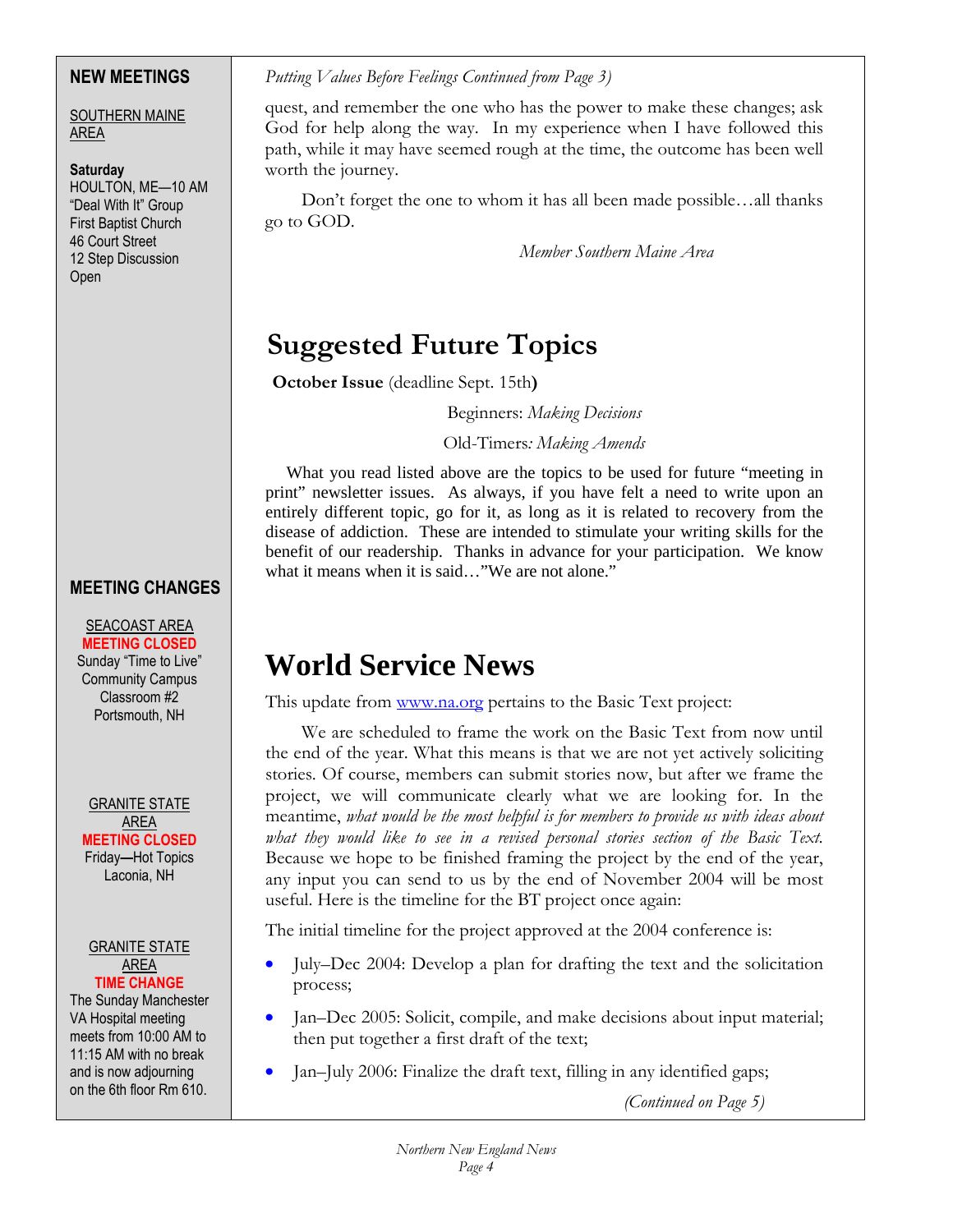### **MEETINGS NEEDING SUPPORT**

*GRANITE STATE AREA* 

**Sunday--**Trusting the Process(Nashua) Trusted Servant/Support

**Monday – Friday** Serenity for Lunch (Manchester) Trusted Servants

**Tuesday--**Recovery Thru Discovery (Concord) Support

**Wednesday—**Turning Point (Laconia) Need **Support** 

### *(World Service News Continued from Page 4)*

- Sept–Mar 2007: Fellowship review and input period;
- Sept 2007: Publish the approval form of the text;
- WSC 2008: Approval

What are Fellowship Issue Discussions?

The purpose of issue discussions is several-fold. Experience has shown us that members find discussing these issues valuable, not only because such discussions encourage us to think more deeply about certain topics, but also because they help us build community within our groups and service bodies. In addition, when groups and members send in the results of their discussions, the World Board gets more insight into groups' and members' thoughts and experiences with these issues. The 2004-2006 topics are Infrastructure and Our Public Image.

## **North East Zonal Forum-NEZF**

Mid Atlantic Region of NA

Williamsport PA

**July 23,24,25, 2004**

## **Discussion Topics**

**1)** The Importance of Service work in N.A.

**2)** Predators in N.A.

## **Northern New England Region NNERSC**

Elections were postponed until September due to lack of quorum. The next RSC will be held September 10, 2004 in the Granite State Area. Chairperson must have a minimum of three (3) years continuous abstinence

- Vice-Chairperson must have a minimum of two (2) years continuous abstinence
- Secretary must have a minimum of two (2) years continuous abstinence
- Treasurer must have a minimum of four (4) years continuous abstinence
- Regional Delegate must have a minimum of five (5) years continuous abstinence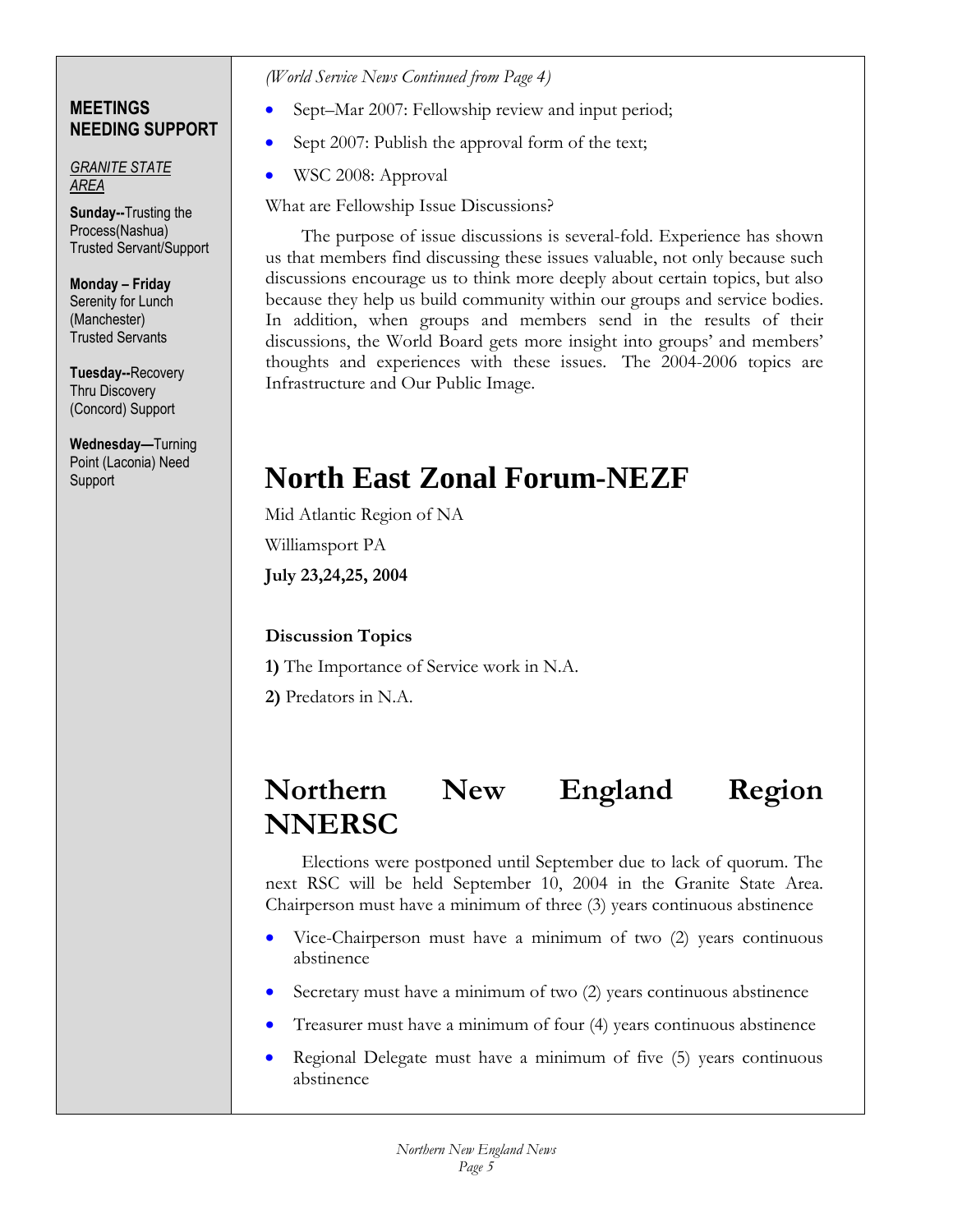*(Continued on Page 6)* 

*(Continued from Page 5)* 

- Regional Delegate Alternate must have a minimum of four (4) years continuous abstinence
- Subcommittee Chairpersons (including Newsletter) must have a minimum of two (2) years continuous abstinence

## **An argument for a strong North East Zonal Forum**

Ask yourself this question – Does the global focus that the World Service branch of NA strive for in their vision statement serve the needs of addicts in the US? Is there any direct connection between the two?

 The concept of service to our fellowship is a long standing one. It has helped many of us to get and stay clean through the years. This article is a call to those who have been of service to our fellowship to take up a new cause in support of a stronger, more responsive service structure to suffering addicts within the political boundaries of the USA.

 Service levels in the past were divided into Group, Area, Region, and World. For those if us who grew in NA in service there was a ladder of service to aspire to culminating in working for NA on the "world service" level. Given that service positions at each of the levels was for one year this structure was a great training tool for trusted servants. By the time they reached the coveted "world" level they already had several years of service experience and recovery under their respective belts. They also had a sense of the needs of addicts in their local areas.

 As NA grew as a world wide fellowship the USA dominated world levels of H&I, PI and Literature became stressed. Not for lack of heart or trying to help. The people working at the "world" level did not have the expertise to handle the issues of H&I in Peru, or PI in Germany as two examples. During the 1990's with a global view of NA the World Service Conference voted to modify the world structure with an eye to assisting people around the world help themselves with advice from the World Pool. This is a great idea for NA world wide but leaves a big hole in the service structure of NA for those regions in need of help in the USA. There is no sense of local addicts needs at this level; the whole "global" concept is foreign to local needs.

 Suddenly the chain of service that had worked so well was broken. There are some area service committees and a few regional service committees for H&I, PI, and such left. They do not have anyone above them to turn to for help or for training. It's as if the big brother who was always there to help and guide the younger sibling suddenly said "Okay,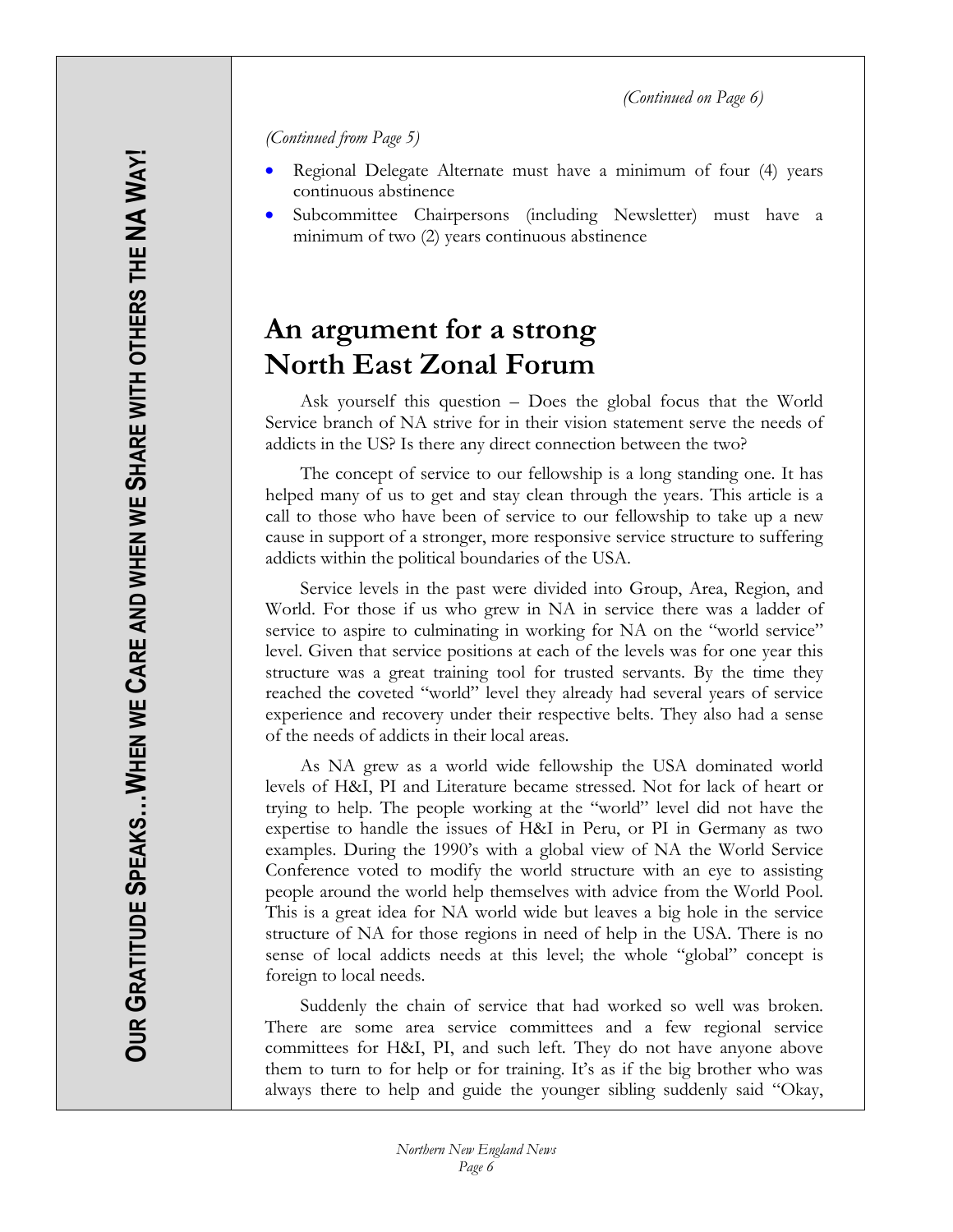that's it you are on your own!" Once trusted servants have worked at a regional level

*(Continued on Page 7)* 

### *(An Argument for a strong NEZF Continued from Page 6)*

there is no place else to go but back to their groups. Some of this is a good thing but as the RSRs (RDs in naspeak) may be finding there is little interest in their positions or what is happening in their world. Why should a local addict care? The global concept of one addict helping another is not real to them. It has not been brought home by personal experience either of the addicts in our locale or other addicts from the near vicinity.

 I have been told by our RSR – alt. (alternate RSR or RDA in naspeak) that there is not much call for a Zonal format. I cannot get much info about forums in other parts of the country. I am sure that WSO is more concerned for what is happening globally than in the USA although addicts at the world service office may have personal concerns about the future of NA in America.

 THE PROBLEM is that to fill this gap will take a lot of concentrated effort for a lot of addicts within the USA. Policies and Procedures in most areas and regions will require that a motion be brought forward from a group to any area for discussion. If all is going according to the policy format I remember the issue will then have to go to other groups in the area for discussion. We are talking several months by now. If the motion is accepted by the local area it will be then forwarded to Region. Region will discuss it and the motion will have to go back to other areas within the region for discussion and approval. More months of discussion are necessary.

 Assuming that the motion has not been modified or amended to death it will then have to be sent to other regions within the zone for ratification. Which means those regions should submit the motion to their areas and groups for acceptance as well. Years away we will have a working Zonal Forum, which must then work on being recognized by a world service body which has itself moved into a different mindset.

 It will not be easy to accomplish this task. Is it necessary? Ask yourself where your recovery lies? Traditions tell us "our common welfare comes first". There can be no NA unity without a working service structure which meets the needs of the suffering addict locally.

*In loving service, Member Southern Maine Area*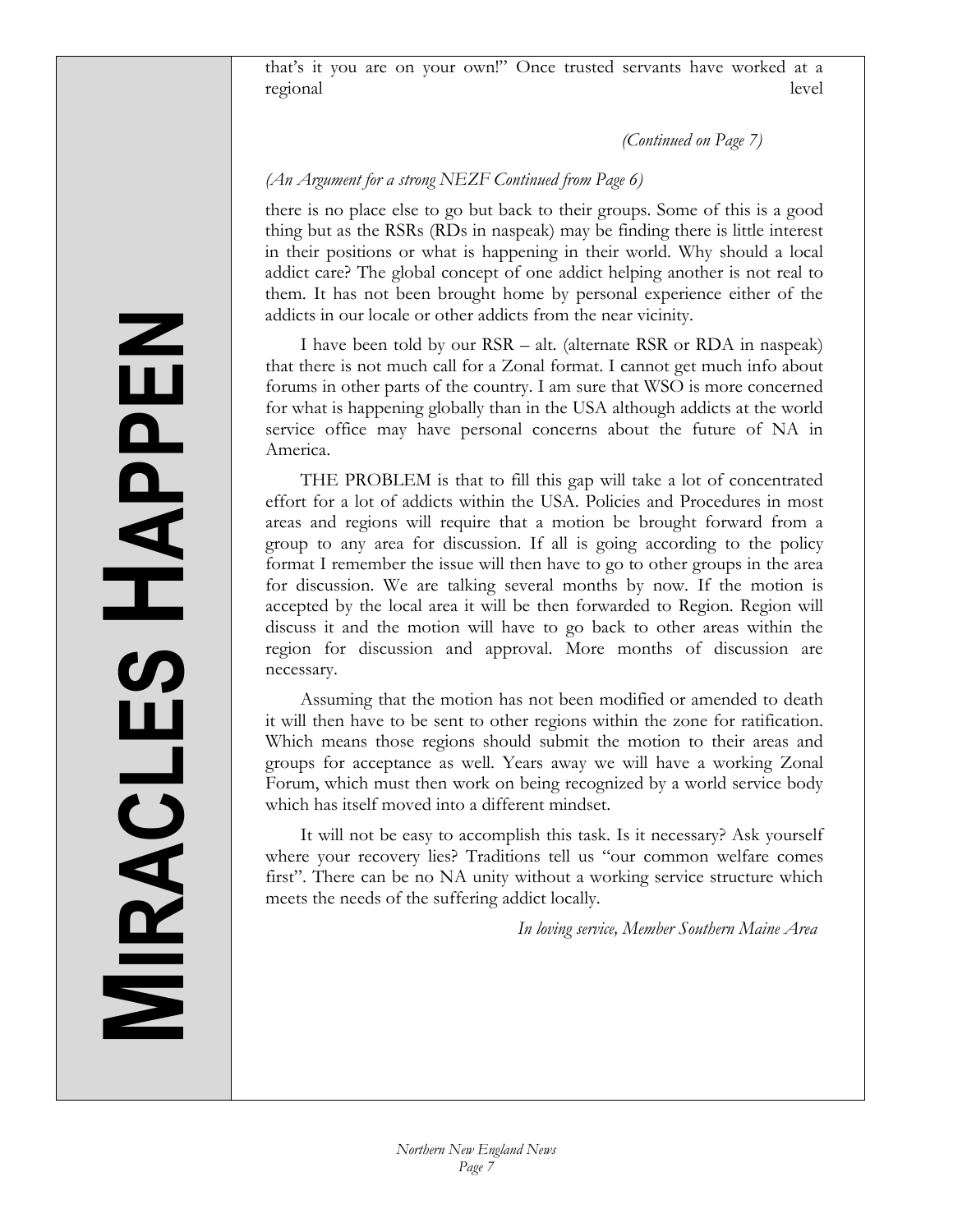### **Question 1: In what year was NA founded?**  1935 1953 1963 1943

**Question 2:**  What was the original name of Narcotics Anonymous?



*Northern New England News Page 8*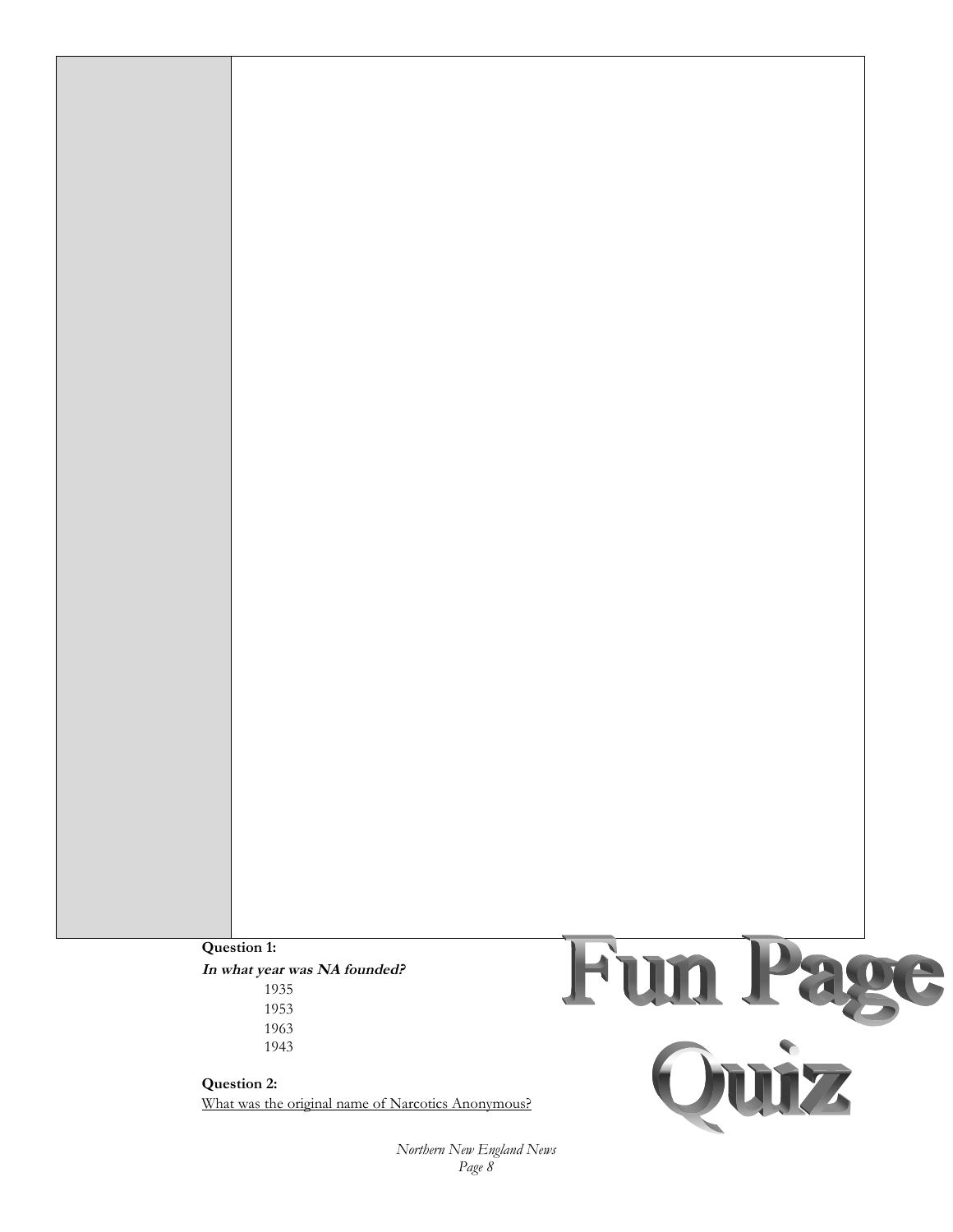AANA (Alcoholics Anonymous and Narcotics Anonymous) San Fernando Valley Alcoholics Anonymous and Narcotics Anonymous Narcotics Anonymous Addicts Anonymous

### **Question 3:**

An alcoholic who has never done any other drugs may attend open meetings, but may not join NA as NA is open to drug ad only.

TRUE OR FALSE

#### **Question 4:**

In what decade was NA's "Basic Text" first published?

 80s 70s 60s 50s

#### **Question 5:**

What is the official name of NA's "Basic Text"?

The Basic Text The NA Basic Text The Basic Text Of Narcotics Anonymous Narcotics Anonymous

### **Question 6:**

In the chapter of the "Basic Text" entitled "The Twelve Traditions" reference is made to the "hard won experience" of "our predecessors". This is in reference to the founding members of NA.

TRUE or FALSE

### **Question 7:**

NA actually had numerous founders. However, one man is generally given credit as being the person who held NA together early years, or being "THE Founder". What was his name?

James Kinnon Jim Beam Jimmy Keenan James Kay

#### **Question 8:**

Although NA got its Steps from AA, its true history can be traced to the old 13-Step "Addicts Anonymous" ard "Narcotics Anonymous" groups of the 1940s.

TRUE OR FALSE

#### **Question 9:**

The word "narcotics" in the name "Narcotics Anonymous" refers to what?

 "Street" drugs All drugs

Opiates and synthetic opiates - Only drugs falling under the official "narcotic" classification "Street" drugs and prescription drugs

### **Question 10:**

The words "drugs" and "narcotics" appear nowhere in NA's Twelve Steps. TRUE OR FALSE

#### **Question 11:**

How much does it cost to belong to NA?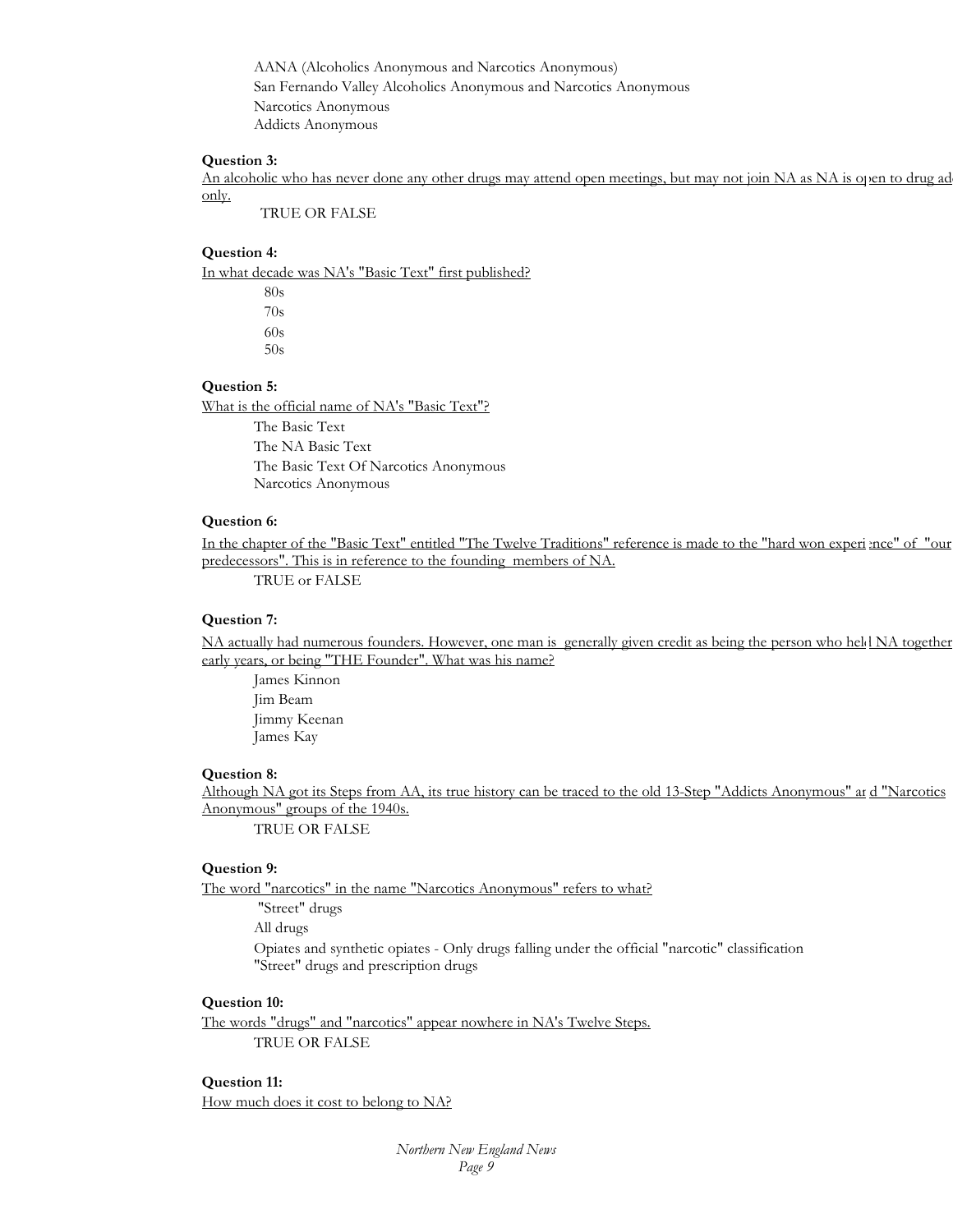There is a one-time lifetime membership fee of \$100 Each individual group sets its own dues Nothing One dollar per meeting

### **Question 12:**

How do you become a member of NA?

Have someone "sponsor" you in

You may apply for membership at any meeting

Be court ordered or obtain doctor's referral and present it to the local NA service structure Simply decide you are a member

#### **Question 13:**

What does "sponsorship" in NA (or any other 12 Step fellowship for that matter) primarily concern?

All of these Membership dues Mentoring, or guidance through Step work Application for membership

### **Question 14:**

Jimmy K's personal story does not appear in the "Personal Stories" section of the "Basic Text". TRUE OR FALSE

#### **Question 15:**

In the early days of NA, who stated that the reason literature needed to be written was because there were add cts who had n even been born yet that would someday need it?

Bob S Pele Si M

Jimmy K Note: This puzzle was copied with permission from the web-site "Last House On The Block"

| would someday need it? Jimmy K<br>Jimmy K's personal story does not appear in the<br>"Personal Stories" section of the "Basic Text".True<br>concern?Mentoring, or guidance through Step work<br>What does "sponsorship" in NA (or any other 12<br>Step fellowship for that matter) primarily<br>were addicts who had not even been born yet that<br>literature needed to be written was because there<br>decide you are a member<br>in NA's Twelve Steps. True<br>Anonymous" and "Narcotics Anonymous" groups<br>of the 1940s.False<br>In the early days of NA, who stated that the reason<br>How much does it cost to belong to NA?Nothing<br>Anonymous" refers to what? All drugs<br>The words "drugs" and "narcotics" appear nowhere<br>How do you become a member of NA?Simply<br>The word "narcotics" in the name "Narcotics | In what year was NA founded?: 1953<br>can be traced to the old 13-Step "Addicts<br>"THE Founder".<br>What was the original name of Narcotics<br><u>Anonymous?</u> San Fernando Valley Alcoholics<br>who held NA together in the early years, or being<br><u>Twelve Traditions" reference is made to the "hard</u><br>won experience" of "our predecessors". This is in<br>reference to the founding members of NA. False<br>may attend open meetings, but may not join NA<br>Kinnon<br>man is generally given credit as being the person<br><u>NA actually had numerous founders. However, one</u><br>Narcotics Anonymous<br>What is the official name of NA's "Basic Text"?<br>published?1982<br>NA is open to drug addicts only: False<br>Although NA got its Steps from AA, its true history<br><u>n the chapter of the "Basic Text" entitled "The</u><br>In what decade was NA's "Basic Text" first<br>An alcoholic who has never done any other drugs<br>Anonymous and Narcotics Anonymous<br>Answers to NA Quiz<br>What was his name? James |
|-----------------------------------------------------------------------------------------------------------------------------------------------------------------------------------------------------------------------------------------------------------------------------------------------------------------------------------------------------------------------------------------------------------------------------------------------------------------------------------------------------------------------------------------------------------------------------------------------------------------------------------------------------------------------------------------------------------------------------------------------------------------------------------------------------------------------------------|---------------------------------------------------------------------------------------------------------------------------------------------------------------------------------------------------------------------------------------------------------------------------------------------------------------------------------------------------------------------------------------------------------------------------------------------------------------------------------------------------------------------------------------------------------------------------------------------------------------------------------------------------------------------------------------------------------------------------------------------------------------------------------------------------------------------------------------------------------------------------------------------------------------------------------------------------------------------------------------------------------------------------------------------------|
|-----------------------------------------------------------------------------------------------------------------------------------------------------------------------------------------------------------------------------------------------------------------------------------------------------------------------------------------------------------------------------------------------------------------------------------------------------------------------------------------------------------------------------------------------------------------------------------------------------------------------------------------------------------------------------------------------------------------------------------------------------------------------------------------------------------------------------------|---------------------------------------------------------------------------------------------------------------------------------------------------------------------------------------------------------------------------------------------------------------------------------------------------------------------------------------------------------------------------------------------------------------------------------------------------------------------------------------------------------------------------------------------------------------------------------------------------------------------------------------------------------------------------------------------------------------------------------------------------------------------------------------------------------------------------------------------------------------------------------------------------------------------------------------------------------------------------------------------------------------------------------------------------|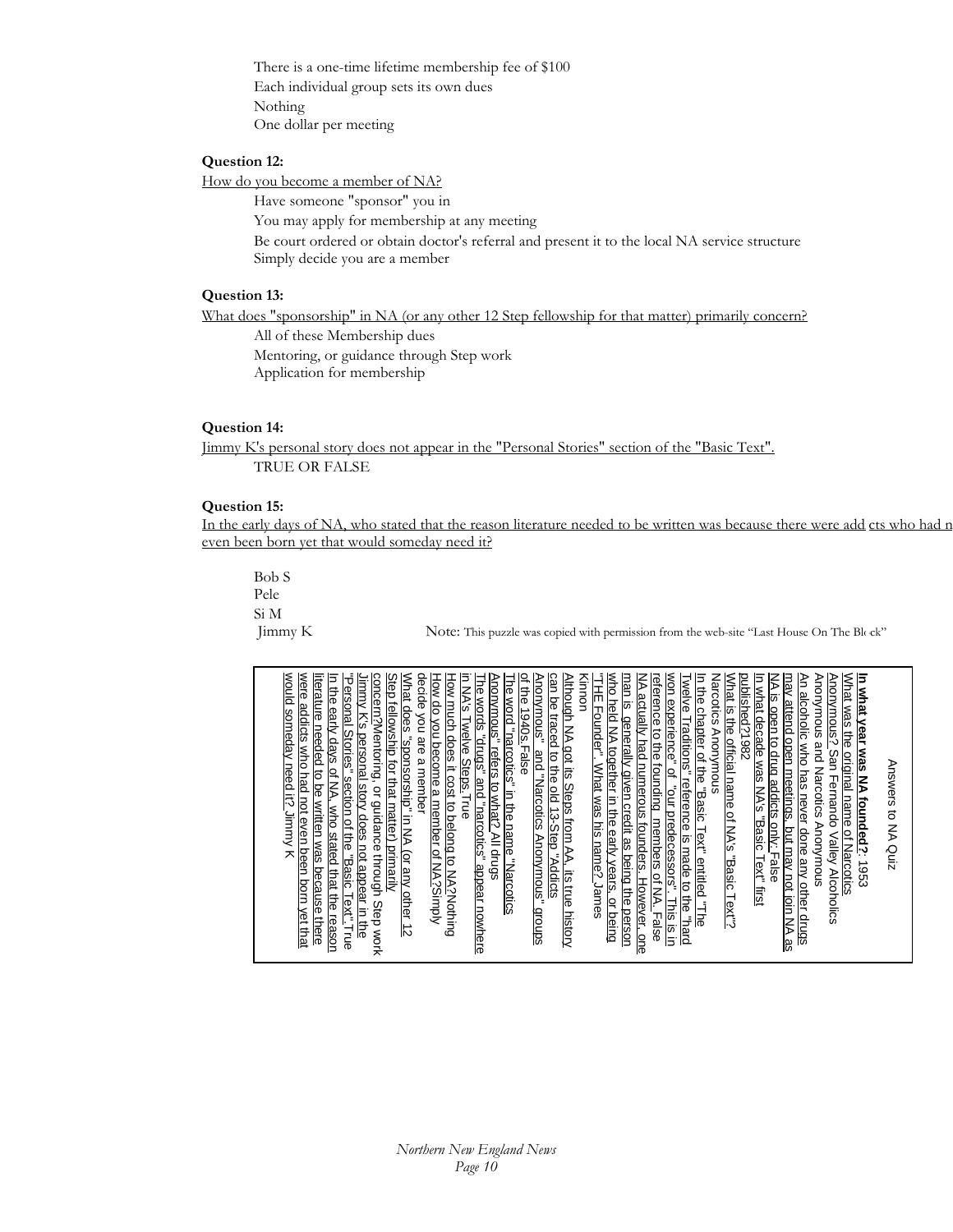## August 2004

## Northern New England Region of NA – Calendar of Events

| <b>SUNDAY</b>                                                                                                | <b>MONDAY</b>  | <b>TUESDAY</b> | <b>WEDNESDAY</b> | <b>THURSDAY</b> | <b>FRIDAY</b> | <b>SATURDAY</b>                                                                                                                            |
|--------------------------------------------------------------------------------------------------------------|----------------|----------------|------------------|-----------------|---------------|--------------------------------------------------------------------------------------------------------------------------------------------|
| $\mathbf{1}$                                                                                                 | $\overline{2}$ | $\mathbf{3}$   | 4                | 5               | $\,6\,$       | 7 <sup>1</sup>                                                                                                                             |
| 8<br>Granite State ASC will<br>meet at St. Joe's Hospital<br>in Nashua, in the Carl<br>Amelio Room at 1:45pm | $9\,$          | 10             | 11               | 12              | 13            | 14<br><b>Granite State Area</b><br>Spring Fling Fundraiser<br>for Convention Comm.<br>Grace Church<br>Manchester, NH<br>4:00 PM - 10:30 PM |
| 15                                                                                                           | 16             | 17             | 18               | 19              | 20            | 21                                                                                                                                         |
| 22                                                                                                           | 23             | 24             | 25               | 26              | 27            | 28<br><b>Southern Maine</b><br>10:30 Sub Comm.<br>12 Noon ASC<br>Portland, ME                                                              |
| 29                                                                                                           | 30             | 31             |                  |                 |               |                                                                                                                                            |